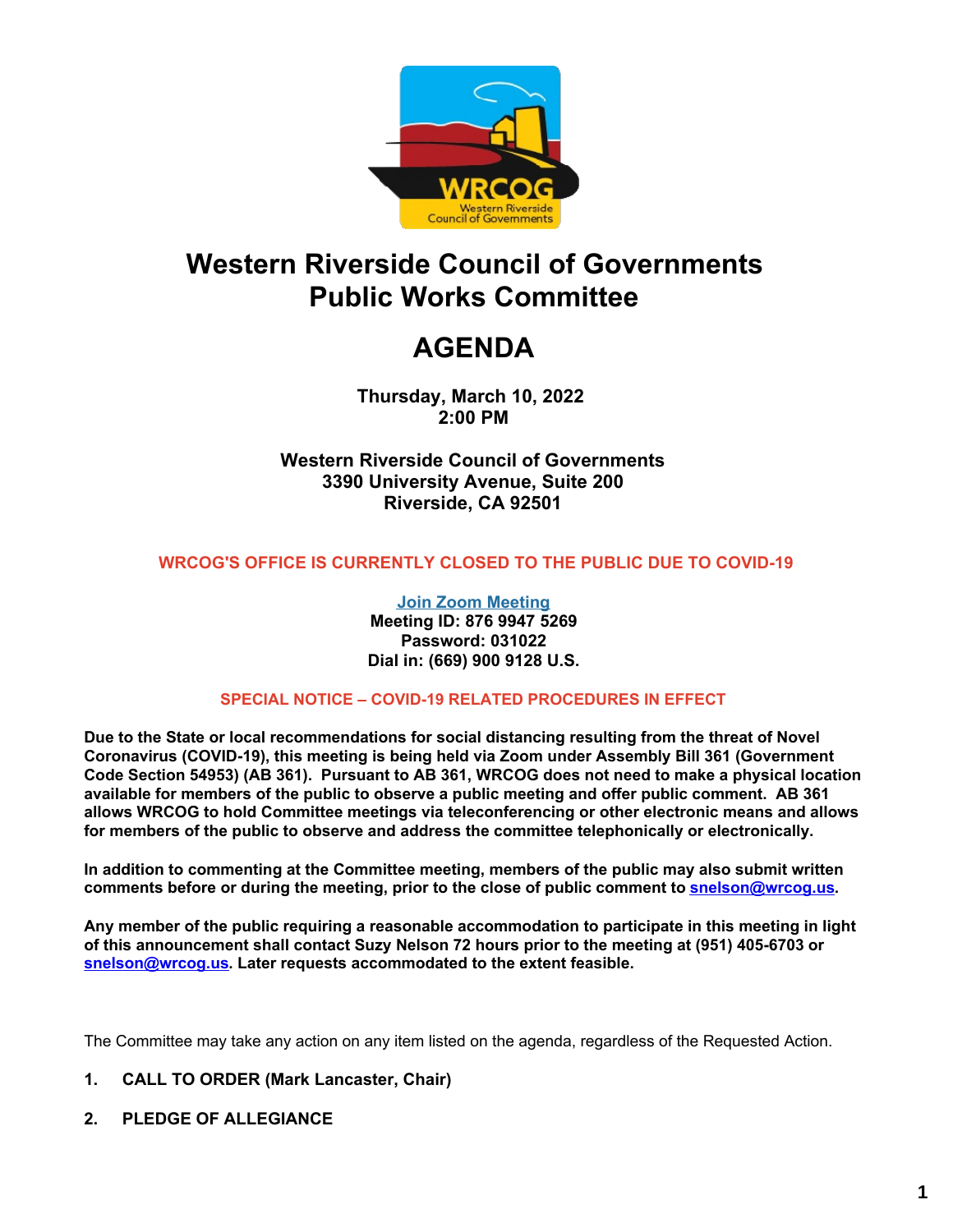#### **3. ROLL CALL**

#### **4. PUBLIC COMMENTS**

At this time members of the public can address the Committee regarding any items within the subject matter jurisdiction of the Committee that are not separately listed on this agenda. Members of the public will have an opportunity to speak on agendized items at the time the item is called for discussion. No action may be taken on items not listed on the agenda unless authorized by law. Whenever possible, lengthy testimony should be presented to the Committee in writing and only pertinent points presented orally.

#### **5. CONSENT CALENDAR**

All items listed under the Consent Calendar are considered to be routine and may be enacted by one motion. Prior to the motion to consider any action by the Committee, any public comments on any of the Consent Items will be heard. There will be no separate action unless members of the Committee request specific items be removed from the Consent Calendar.

#### **A. Summary Minutes from the February 10, 2022, Public Works Committee Meeting**

**Requested Action(s):** 1. Approve the Summary Minutes from the February 10, 2022, Public Works Committee meeting.

#### **6. REPORTS / DISCUSSION**

Members of the public will have an opportunity to speak on agendized items at the time the item is called for discussion.

#### **A. TUMF Program Activities Update**

**Requested Action(s):** 1. Receive and file.

**B. TUMF Nexus Study Activities Update**

**Requested Action(s):** 1. Receive and file.

**7. REPORT FROM THE DEPUTY EXECUTIVE DIRECTOR** Chris Gray

#### **8. ITEMS FOR FUTURE AGENDAS ~ Members**

Members are invited to suggest additional items to be brought forward for discussion at future Committee meetings.

#### **9. GENERAL ANNOUNCEMENTS ~ Members**

Members are invited to announce items / activities which may be of general interest to the Committee.

#### **10. NEXT MEETING**

The next Public Works Committee meeting is scheduled for Thursday, April 14, 2022, at 2:00 p.m., on the Zoom platform.

#### **11. ADJOURNMENT**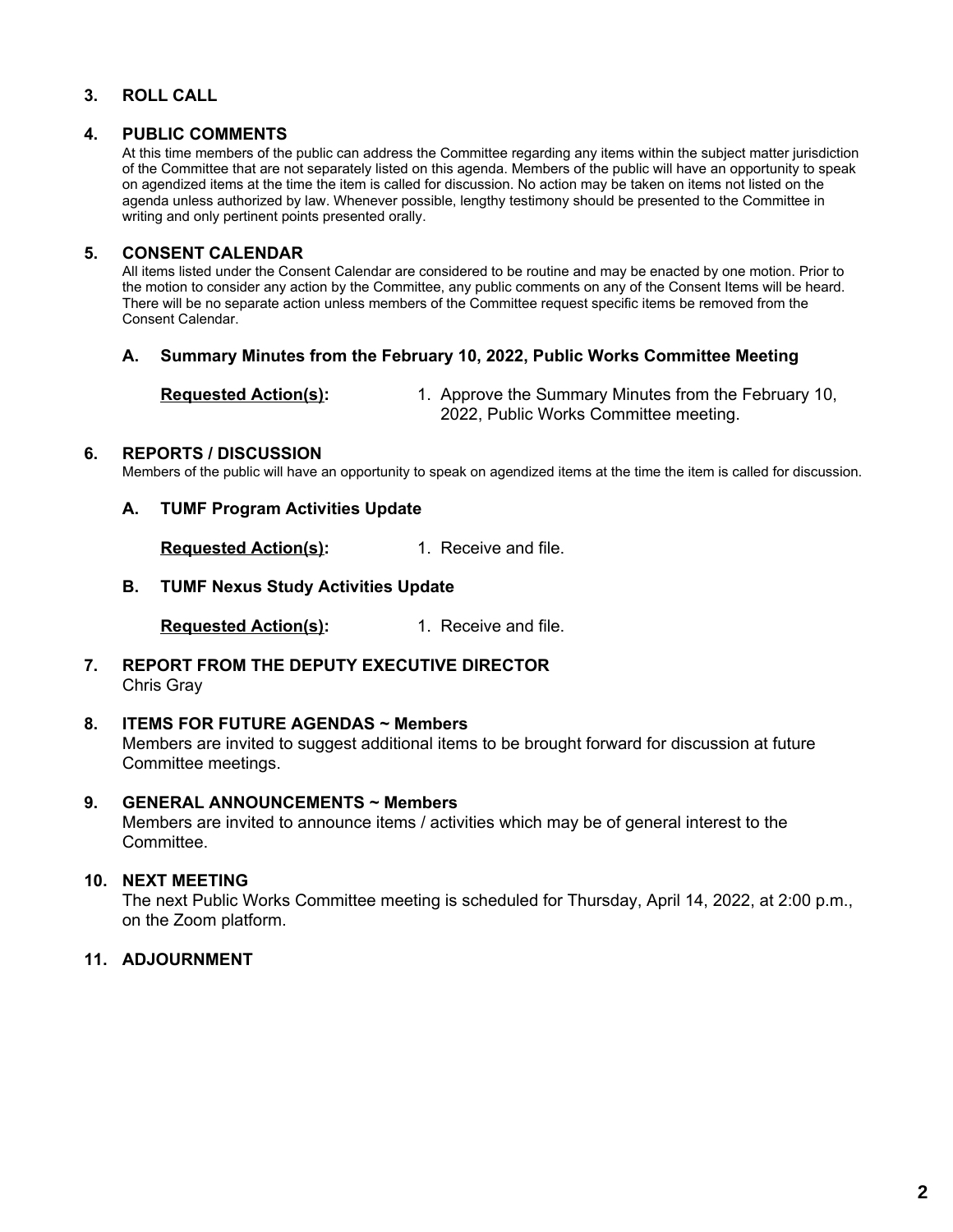# **Public Works Committee**

## **Minutes**

## **1. CALL TO ORDER**

The meeting of the WRCOG Public Works Committee was called to order by Chair Mark Lancaster at 2:03 p.m. on February 10, 2022, on the Zoom platform.

## **2. PLEDGE OF ALLEGIANCE**

Chair Lancaster led members and guests in the Pledge of Allegiance.

### **3. ROLL CALL**

- City of Banning Nate Smith
- City of Beaumont Jeff Hart
- City of Calimesa Kristine Malcama
- City of Canyon Lake Craig Bradshaw
- City of Jurupa Valley Mike Myers\*
- City of Lake Elsinore Yu Tagai
- City of Menifee Nick Fidler
- City of Moreno Valley Michael Lloyd
- City of Murrieta Bob Moehling
- City of Norco Sam Nelson
- City of Perris Stuart McKibbin
- City of San Jacinto Stuart McKibbin
- City of Temecula Patrick Thomas
- City of Wildomar Jason Farag
- County of Riverside Mark Lancaster (Chair)
- Riverside County Transportation Commission (RCTC) Jillian Guizado
- Riverside Transit Agency (RTA) Mauricio Alvarez

\*Arrived after Roll Call

### **4. PUBLIC COMMENTS**

There were no public comments.

**5. CONSENT CALENDAR** – (RCTC / Murrieta) 16 yes; 0 no; 0 abstention. Item 5.A was approved.

### **A. Summary Minutes from the December 9, 2021, Public Works Committee Meeting**

#### **Action:**

1. Approved the Summary Minutes from the December 9, 2021, Public Works Committee meeting.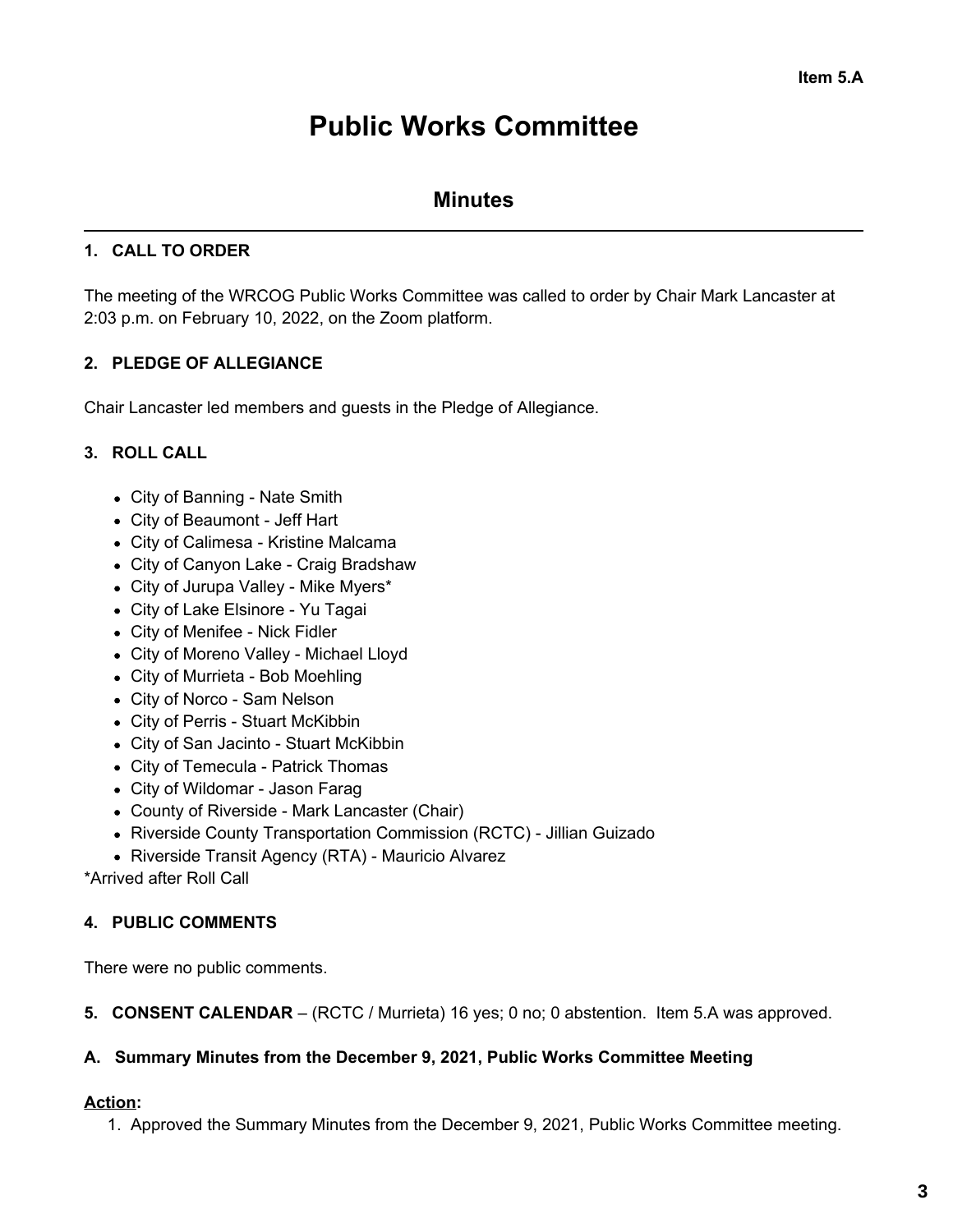### **6. REPORTS / DISCUSSION**

#### **A. Resilient IE Phase II Update**

Timothy Grose and Juan Carlos Lam with WSP provided an update on Phase II of the Resilient IE study. The Resilient IE Program was developed by WRCOG and the San Bernardino County Transportation Authority with funding from Caltrans. Resilient IE works to support regional and local efforts to prepare for and mitigate risks to the region's transportation system posed by climate-related hazards. Phase I of Resilient IE focused mostly on evaluating the transportation system on a regional or systems scale. It also included two pilot risk assessments on how changes in climate-related hazards affect two roadway segments and the people who use them. Phase II, also funded by Caltrans, builds off of Phase I and includes a dozen more risk assessments. These local transportation projects / assets (e.g., roadways, bus stops, railways, bridges / culverts, bike lanes, and maintenance facilities) have been evaluated for their natural hazard risks (e.g., extreme heat, wildfires, floods, drought, landslides, and debris flows) and how to address these risks through resilience strategies. The goal for these assessments is to assist member agencies in identifying cost-effective strategies and making the case for both state and federal funding for the projects.

#### **Action:**

1. Received and filed.

#### **B. VMT Implementation Assistance - VMT Calculator Demonstration**

Delia Votsch from Fehr & Peers provided a demonstration on the VMT Calculator developed for WRCOG and its member agencies. The calculator will assist with VMT estimation using data from the regional model without needing to run the local model. The tool can be used for most small projects that do not meet VMT screening requirements. The tool can also help local jurisdictions with reviewing the VMT estimates developed by consultants.

This tool will be sent to Committee members and posted on the WRCOG website shortly after the meeting.

### **Action:**

1. Received and filed.

## **C. Trip Origin-Destination Assessment**

Christopher Tzeng, WRCOG Program Manager, provided an overview of the origin-destination assessment utilizing big data as a means to better understand whether TUMF is fulfilling its goal of providing to major arterial roadways to accommodate for regional travel in WRCOG's subregion. The analysis utilized big data from Streetlight Data and commuting data sources, such as the California Household Travel Survey and the Longitudinal Employer Housing Dynamics. The analysis looked into items such as the origin of trips traveling into the boundaries of each member agency, the destination of trips traveling from each member agency, commute trip distances, trip type, and the trip distribution toand-from each member agency during the p.m. peak hour. Draft assessments have been summarized and will be disseminated to the respective Committee members for input after this meeting.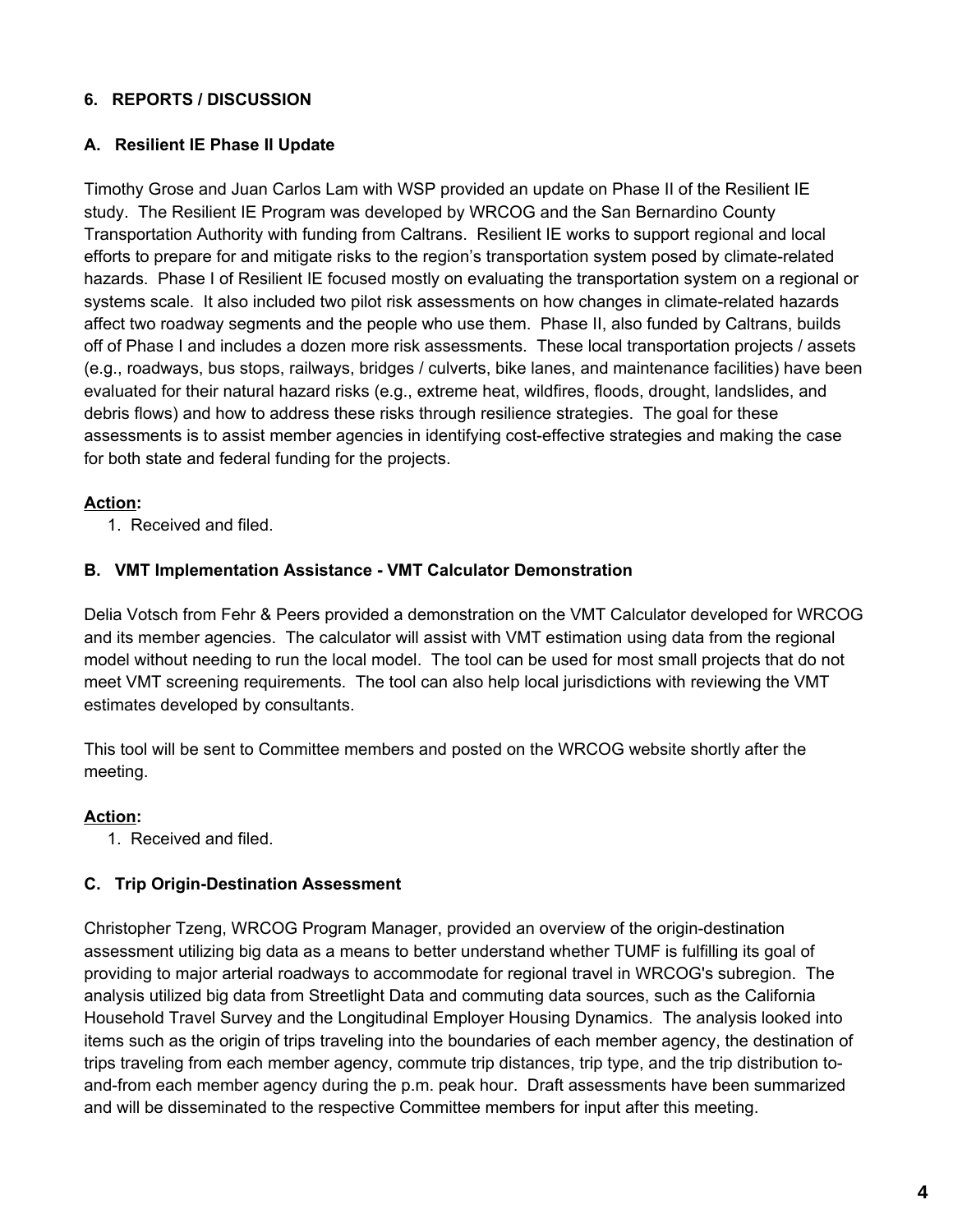## **Action:**

1. Received and filed.

## **D. WRCOG Broadband Assessment**

Daniel Soltero, WRCOG Program Manager, reported that there is a increased demand for internet bandwidth due to more smart devices in the market and the number of people working from home. Michael Baker International (MBI) conducted research to identify agencies and organizations that have successfully implemented either city-wide or regional broadband.

Staff met virtually with the County of Riverside to discuss its RIVCO Connect Program. Although RIVCO Connect has not yet been implemented, the County will continue to work with local government agencies to streamline the permitting process and attract internet service providers to the region. Staff also held discussions with the Inland Empire Broadband Consortium (IERBC), a non-profit organization funded by a CPUC grant, which seeks to advance smart communities by attracting internet service providers to San Bernardino and Riverside County to deploy broadband in unserved or underserved communities.

Staff also met with the Cities of Loma Linda and Rancho Cucamonga, as well as the South Bay Cities COG (SBCCOG). A few of the key lessons learned from those discussions are that fiber networks should be constructed with built-in redundancy; local governments should adopt "dig once / dig smart" policies and install as much fiber as possible; and that while public-private partnerships can be tough to navigate they can be an effective method to expedite construction of fiber networks. Finally, the SBCCOG Fiber Network made it clear that regional collaboration provides bargaining power and can help reduce broadband service rates for local governments.

Staff provided a listing of funding opportunities established by federal and state legislation that support broadband planning and implementation projects. Staff are evaluating the potential for Regional Streetlight Program revenues to subsidize grant writing assistance for participating members seeking broadband or smart city grants.

### **Action:**

1. Received and filed.

## **7. REPORT FROM THE DEPUTY EXECUTIVE DIRECTOR**

Chris Gray reported that WRCOG will commence an effort to develop a potential VMT mitigation program for Western Riverside County. Participation in any potential program will be on a voluntary basis. WRCOG encourages interested jurisdictions to participate in the stakeholder meetings that will be held as part of the development process. Updates will be provided to the Committee periodically.

## **8. ITEMS FOR FUTURE AGENDAS**

There were no items for future agendas.

## **9. GENERAL ANNOUNCEMENTS**

There were no general announcements.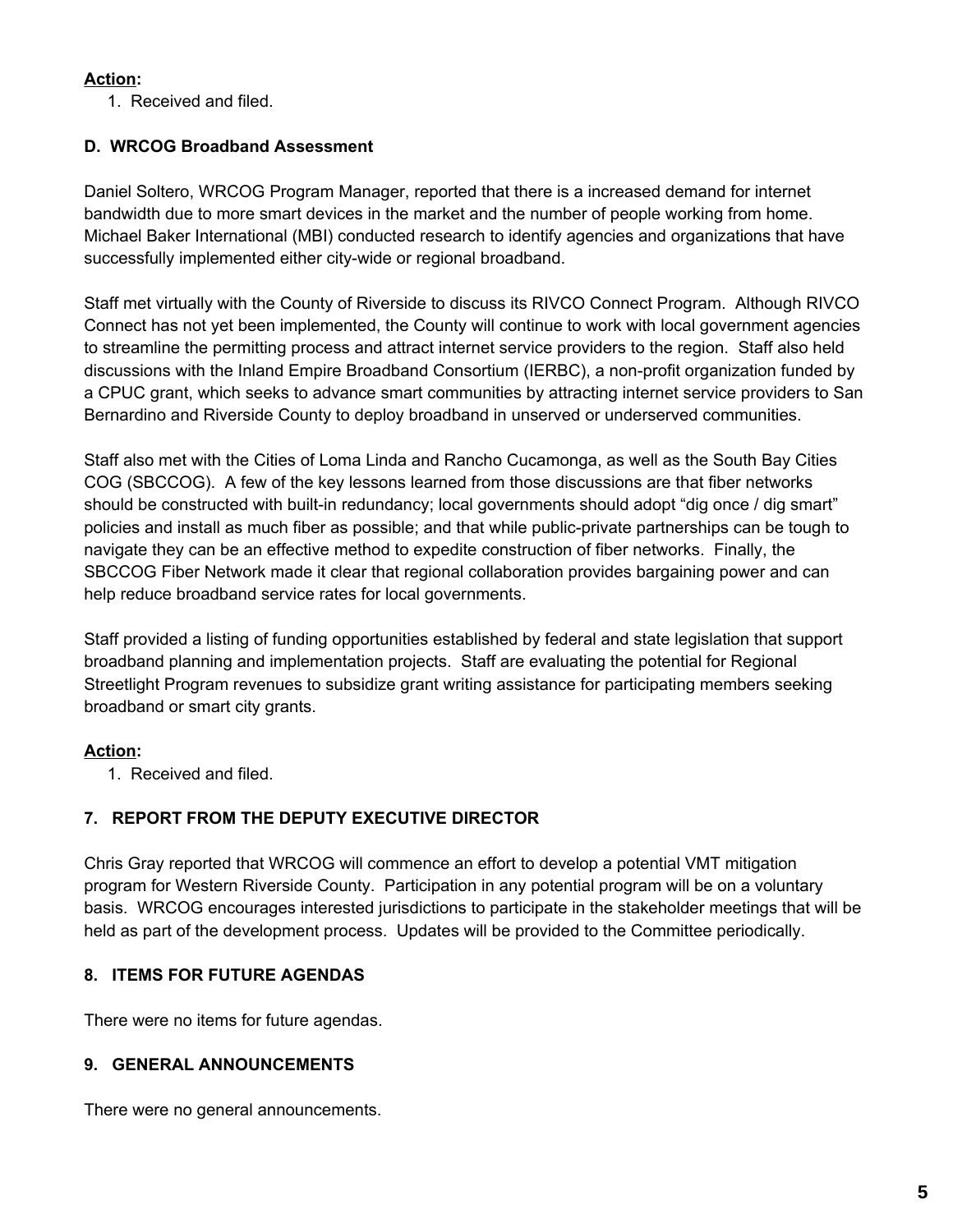#### **10. NEXT MEETING**

The next Public Works Committee meeting is scheduled for Thursday, March 10, 2022, at 2:00 p.m., on the Zoom platform.

#### **11. ADJOURNMENT**

The meeting of the Public Works Committee adjourned at 3:15 p.m.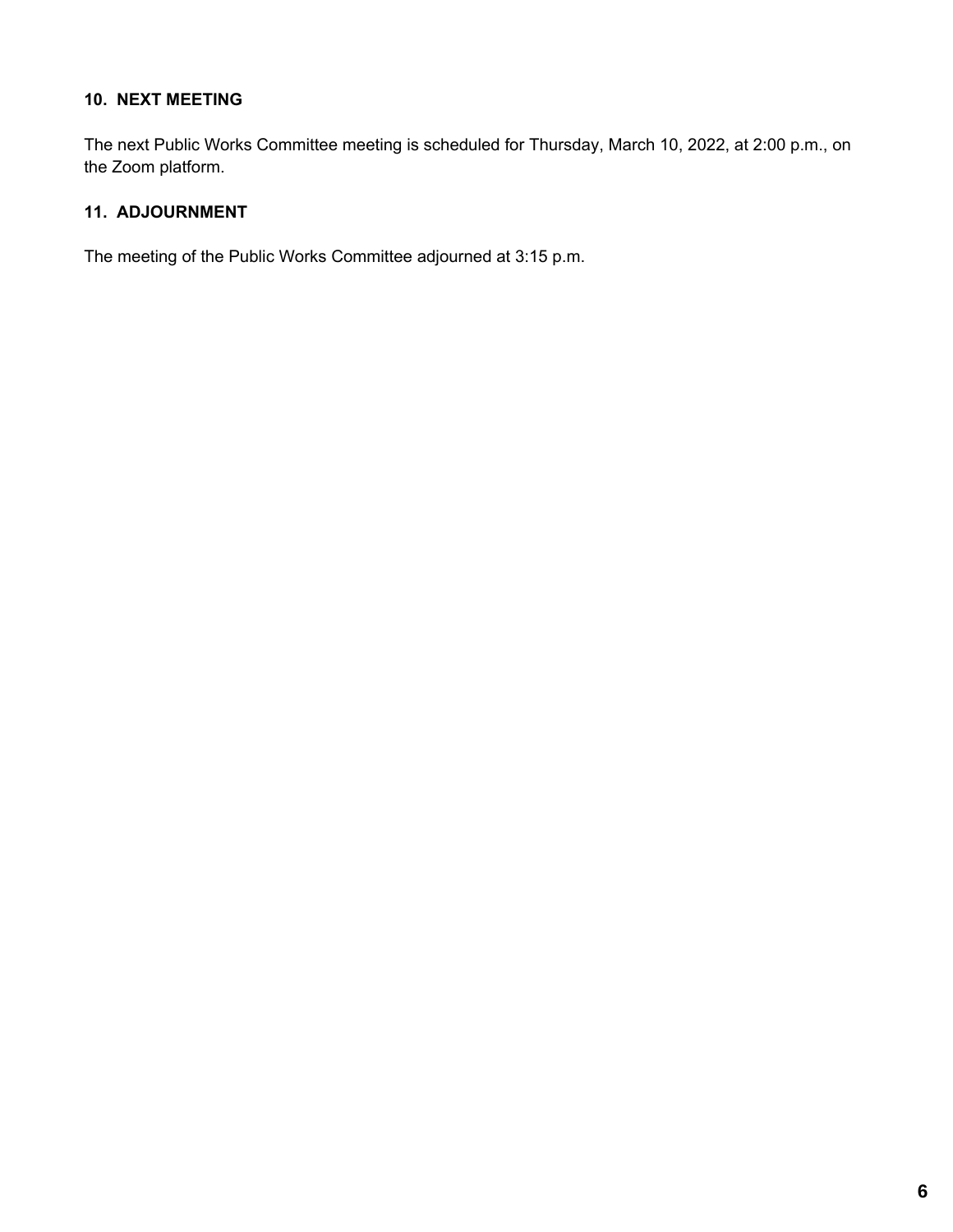

# **Western Riverside Council of Governments Public Works Committee**

## **Staff Report**

**Subject: TUMF Program Activities Update Contact: Cameron Brown, Program Manager, [cbrown@wrcog.us](mailto:cbrown@wrcog.us), (951) 407-6712 Date: March 10, 2022**

## **Requested Action(s):**

1. Receive and file.

### **Purpose:**

The purpose of this item is to provide an overview on the current state of the TUMF Program and relevant updates.

### **WRCOG 2022-2027 Strategic Plan Goal:**

Goal #5 - Develop projects and programs that improve infrastructure and sustainable development in the subregion.

### **Background:**

*WRCOG's Transportation Uniform Mitigation Fee (TUMF) Program is a regional fee program designed to provide transportation and transit infrastructure that mitigates the impact of new growth in Western Riverside County. TUMF Program participants, which includes all 19 jurisdictions in the subregion and March JPA, partakes in the Program through an adopted ordinance, collects fees from new development, and remits the fees to WRCOG. WRCOG, as administrator of the TUMF Program, allocates TUMF to the Riverside County Transportation Commission (RCTC), groupings of jurisdictions – referred to as TUMF Zones – based on the amounts of fees collected in these groups, the Western Riverside County Regional Conservation Authority (RCA), and the Riverside Transit Agency (RTA).*

### **TUMF Annual Review**

Every year WRCOG conducts an annual review of the TUMF fee collections. Each participating jurisdiction within the Program provides to WRCOG a list of all developments that have been issued Certificates of Occupancy throughout the fiscal year. Staff then reviews the list of and ensures that the TUMF obligation has been met on all new developments. Typically, WRCOG will request this information in the fall after the completion of the previous fiscal year.

There are some key pieces of information that need to be verified:

Permit numbers, or TUMF application numbers, for every development issued a Certificate of Occupancy.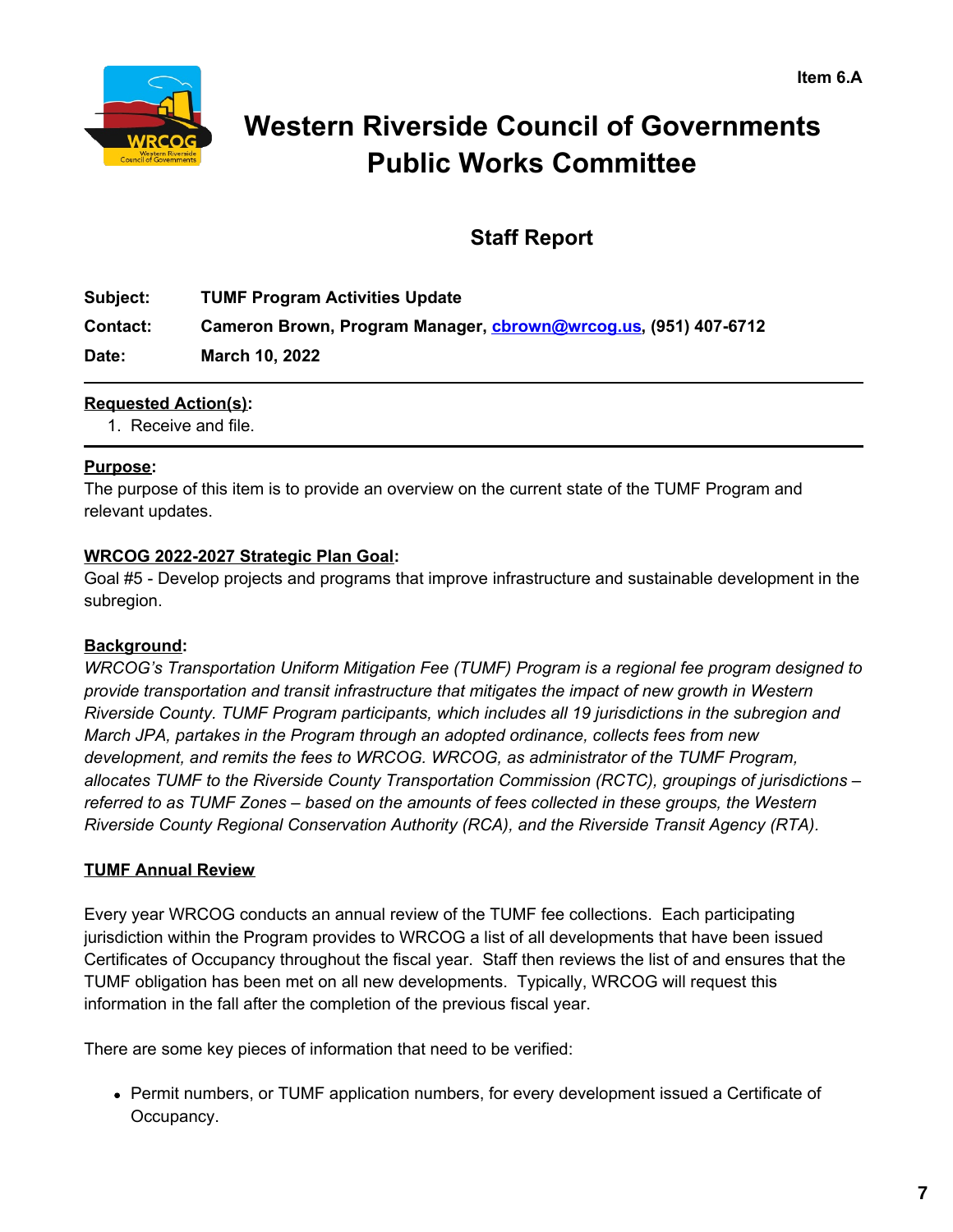- If no TUMF was due, a reason must be stated. These reasons can include exemptions, less than 3,000 square feet for a retail / service use, or being part of a TUMF Credit Agreement.
- List of occupancies should include the use type and square footage, and the amount of TUMF paid so that WRCOG can confirm the calculation.

Once the TUMF Annual Review is completed, each member jurisdiction will be provided a letter that they are in compliance of the TUMF Program. TUMF is a necessary stipulation of Measure A funding. All agencies must be in compliance with TUMF if they are to receive funding from RCTC's Measure A.

## **TUMF Zone Meetings**

The TUMF Zone meetings occur on an annual basis. The main goal is to provide an updated Transportation Improvement Plan (TIP) for the Zone. The TIP allocates TUMF funding for the next five years. Based on these TIPS, member jurisdictions can draft reimbursement agreements with WRCOG for project planning, engineering, right-of-way, and construction phases on approved projects. This year, with the ongoing TUMF Nexus Study update, staff will also be verifying the TUMF Network within each Zone and approving all new projects within the Zone. These meetings typically occur in late March and April. WRCOG is currently working to schedule these meetings.

An ongoing concern within the Program is on the automatic rollover of funding from year-to-year. In the last several TIPs, it has been common practice to move unused funding from the previous year and move it up another year. This has led to many projects on the TIPs that are not advancing and accruing large amounts of funding. WRCOG will be taking a more disciplined approach to this year-to-year funding. Staff will no longer be moving unused funds to current years without a compelling reason from the member jurisdiction to do so. Each member jurisdiction should have explicit plans for these projects and be prepared to spend the funding as it is available. This may mean that some projects will forfeit any remaining funds. However, this should also free up funds to be committed towards projects that may have a more immediate impact and can put existing funds to immediate use.

## **TUMF Annual Report**

Staff is compiling the Annual Report for the 2021 Fiscal Year. Staff anticipate to issue this report by May 2022. It will show that TUMF revenue has exceeded budget expectations as it did in Fiscal Year 2020. There was \$60.8 million in revenue collected which will be reimbursed back into the projects on the TIP. Regarding revenue collections, 37% occurred in the Central Zone, which includes the Cities of Menifee, Moreno Valley, and Perris.

### **Prior Action(s):**

None.

## **Fiscal Impact:**

Transportation Department activities are included in the Agency's adopted Fiscal Year 2021/2022 Budget under the Transportation Department.

## **Attachment(s):**

None.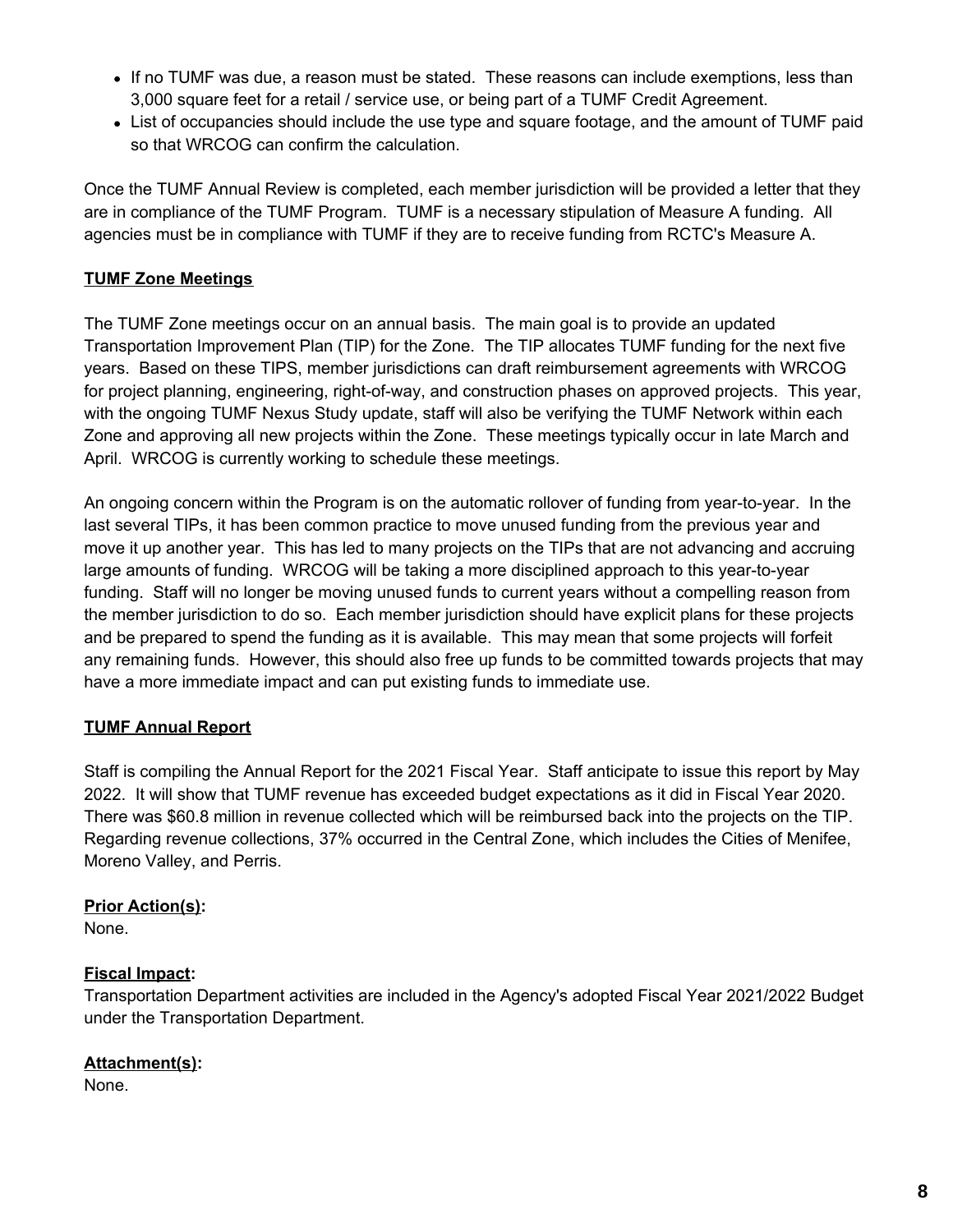

# **Western Riverside Council of Governments Public Works Committee**

## **Staff Report**

**Subject: TUMF Nexus Study Activities Update Contact: Cameron Brown, Program Manager, [cbrown@wrcog.us](mailto:cbrown@wrcog.us), 951-407-6512 Date: March 10, 2022**

### **Requested Action(s):**

1. Receive and file.

### **Purpose:**

The purpose of this item is to provide information on the TUMF Nexus Study update with the accompanying studies on VMT, Fee Comparisons, and residential rates.

## **WRCOG 2022-2027 Strategic Plan Goal:**

Goal #5 - Develop projects and programs that improve infrastructure and sustainable development in the subregion.

## **Background: TUMF Nexus Study Update**

At its meeting of October 4, 2021, the Executive Committee gave direction to begin work on a TUMF Nexus Study update. The TUMF Nexus Study draws a connection between the needs of the Program and the TUMF Program Fee Schedule. This Study identifies projects requiring mitigation from new development, determines what the cost of those project will be, and what fees need to be assessed to fund these projects. TUMF Nexus Study updates have occurred on a regular basis with updates done in 2005, 2009, 2011, and 2017.

The key reasons for a Nexus Study update include the following:

- It is considered a best practice to update on a regular basis
- Underlying growth forecasts have changed since the last update
- Travel behavior has changed, particular viewed in light of COVID-19
- The project list has changed with past projects completed and new projects identified
- Opportunity to add new project types, such as Intelligent Transportation System (ITS) infrastructure

Throughout the last three months, staff has been working with local agencies to update the needs of the TUMF Network. Staff has met with representatives of all TUMF-participating agencies. Each agency has had an opportunity to make revisions, corrections, and additions to the TUMF Network. After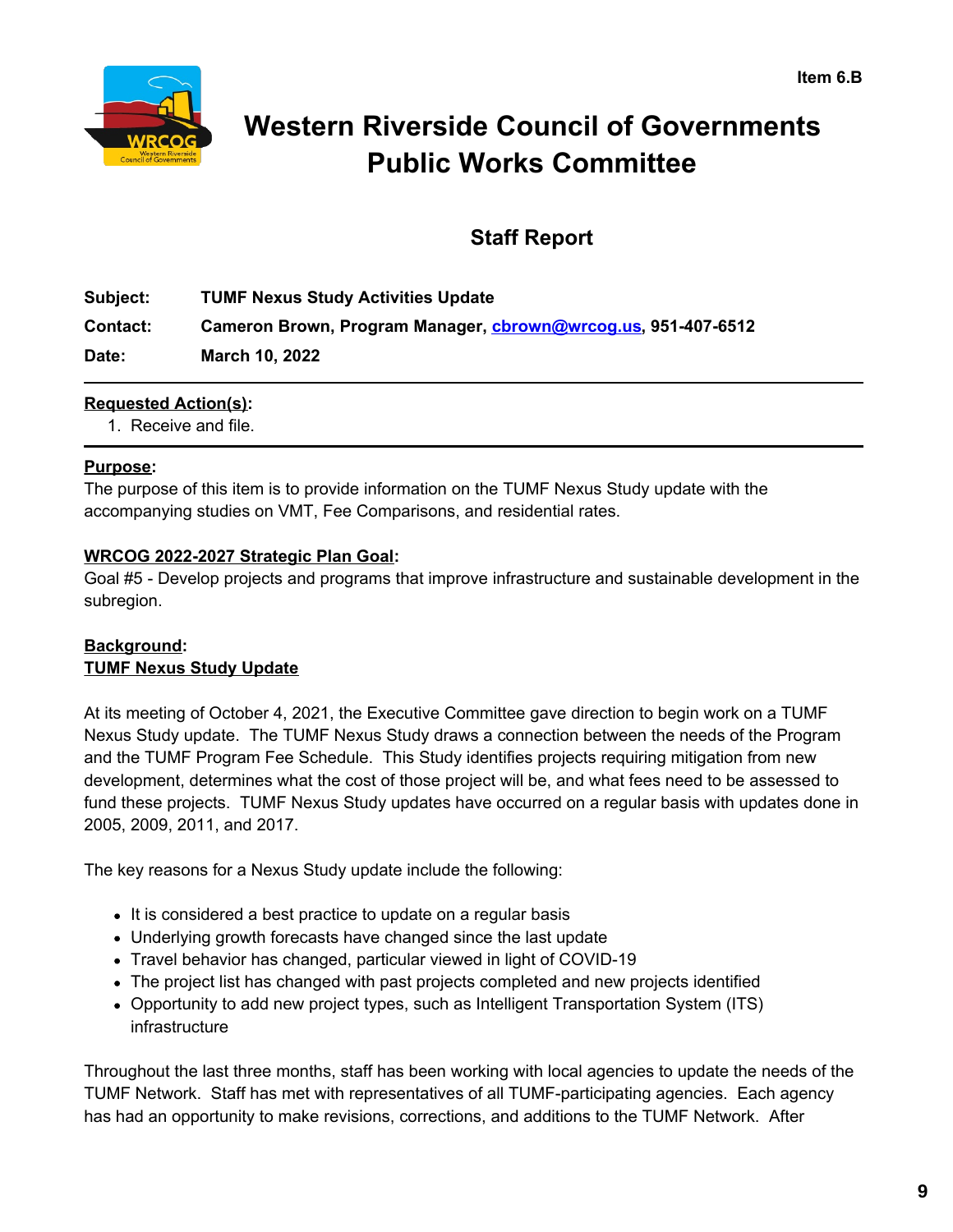compiling all comments, an analysis will be done to ensure the reliability of the revised Network; this new Network will be presented to each TUMF Zone for approval.

The revised Network will be modeled through the use of the Riverside County Transportation Model (RIVCOM) to assess the performance of the Network and determine the necessary mitigation to achieve an adequate level of service. This analysis will update the cost of the entire Program, and, if needed, make recommendations on a revised fee schedule. Prior to any adjustments to the Program, all changes will be vetted by the WRCOG Executive Committee.

The TUMF Nexus Study update remains on schedule. It is anticipated to be completed with the enacting of local TUMF ordinances by June 2023. A revised schedule has been included (Attachment 1).

### **Update on the Development of a Potential VMT Mitigation Program**

The Executive Committee gave staff direction to evaluate options to mitigate VMT impacts from new development. During WRCOG's work on SB 743 implementation, the issue of VMT mitigation was noted to be problematic. The main reason is that most land-use projects cannot implement transportation system improvements or directly influence the travel of their occupants. In comparison, impacts based upon level of service (LOS) are relatively easy to mitigate since payment of fees for improvements or construction of improvements, or some combination thereof, are appropriate mitigation. WRCOG has commenced an effort to develop a potential VMT mitigation program for Western Riverside County that will be funded through WRCOG's LTF allocation. Participation in any potential program will be on a voluntary basis, so jurisdictions will participate in a program only if it decides to opt-in. Interested jurisdictions are encouraged to participate in stakeholder workshops that will be held as part of the development process. Please contact Christopher Tzeng [\(ctzeng@wrcog.us](mailto:ctzeng@wrcog.us)) for notifications of the working group meetings. Staff is working with a consultant on its On-Call Planning consultant bench for these efforts.

### **Fee Comparison Study**

WRCOG has conducted an analyses of development impact fees (DIF) in Western Riverside County in the past to increase a regional understanding of DIF on new development in Western Riverside County. The first analysis was conducted in 2017, in conjunction with the last TUMF Nexus Study update, and a subsequent analysis was conducted in 2019. WRCOG has commenced an update of the analysis in conjunction with this proposed TUMF Nexus Study update. The purpose of the analyses is to indicate the types and relative scale of the development impact fees placed on different land uses, and indicate the scale of fees relative to overall development costs. The analyses will also provide helpful background information on the impact of the TUMF by placing TUMF in the context of the broader development impact fee structure, overall development costs, and other regional dynamics.

### **Residential Trip Generation Study / AB-602 Requirements on Residential Fee Rates**

WRCOG is working with a consultant from its On-Call Planning consultant bench to review the relationship between DIF, travel behavior, and residential unit size. Some DIF are currently charge based on the number of units of a development, including the TUMF Program. WRCOG administers the TUMF Program on behalf of its member agencies in Western Riverside County. The TUMF Program charges a fee based on the number of units of a development project. For example, a 1,500 square foot single-family dwelling unit is charged the same fee as a 4,500 square foot single-family dwelling unit.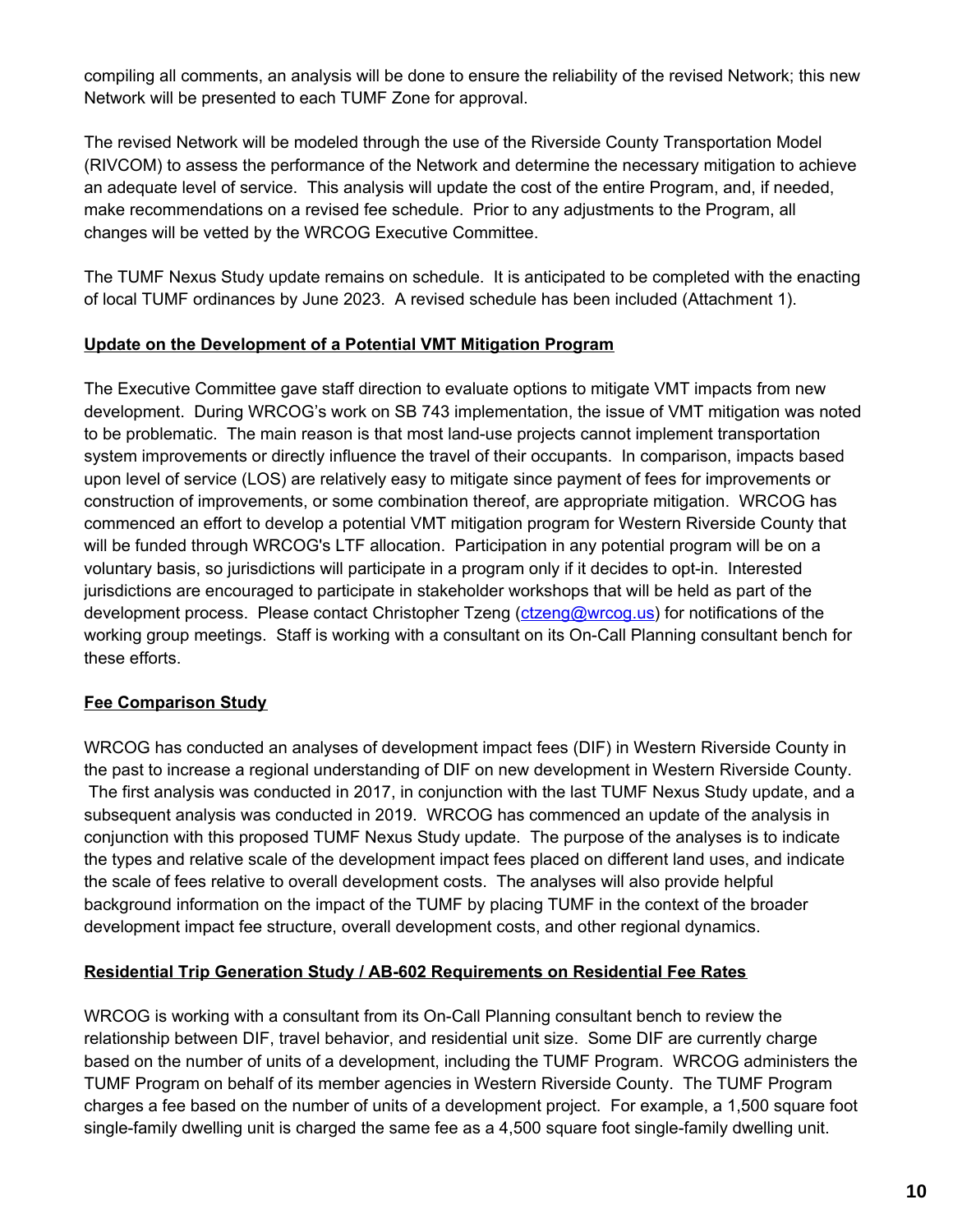This study will enable WRCOG to conduct research on the effects of basing TUMF on actual residential unit size to the TUMF Program, as well as determine if DIF would encourage the development of smaller, more affordable units. This study is utilizing TUMF funding.

Finally, AB 602 (Grayson), effective January 1, 2022, requires local agencies which calculate fees proportionately to the square footage of the proposed units to have a valid method to establish a reasonable relationship between the fee charged and the burden of the proposed development. While the TUMF Program is not based on square footage, this study would provide the preliminary analysis that would be required, based on AB 602, should the TUMF be considered for shift from a per unit cost to a cost based on unit size.

Staff will present a more comprehensive update on the TUMF Nexus Study update at the April 2022 Executive Committee meeting.

## **Prior Action(s):**

**October 4, 2021:** The Executive Committee gave direction to, 1) begin work on a TUMF Nexus Study update; 2) update the TUMF Administrative Plan to expand the TUMF-eligible project list to include Intelligent Transportation Systems (ITS) projects; 3) work with the Riverside County Transportation Commission and Riverside Transit Agency to evaluate options to mitigate VMT impacts from new development outside of the TUMF Nexus Study update; and 4) begin work on an update of the Analysis of Development Impact Fees in Western Riverside County.

### **Fiscal Impact:**

Funding for this Nexus Study update is provided by the share of TUMF revenues which are provided to WRCOG for Administration of the Plan. WRCOG collects 4% of all TUMF revenues for Administrative purposes, of which 3% can be used for expenses including consultants to support the TUMF Program, such as the Nexus Study update. Funds for the remainder of the Fiscal Year 2021/2022 are currently allocated in the approved budget for this expense. Funding for subsequent years will be allocated as those subsequent budgets are developed and approved by the Executive Committee. Current cost of the Nexus Study is estimated to be \$200,000.

#### **Attachment(s):**

[Attachment](https://legistarweb-production.s3.amazonaws.com/uploads/attachment/pdf/1270286/TUMF2021NexusUpdateSchedule-revised.pdf) 1 - TUMF Nexus Study Update Schedule